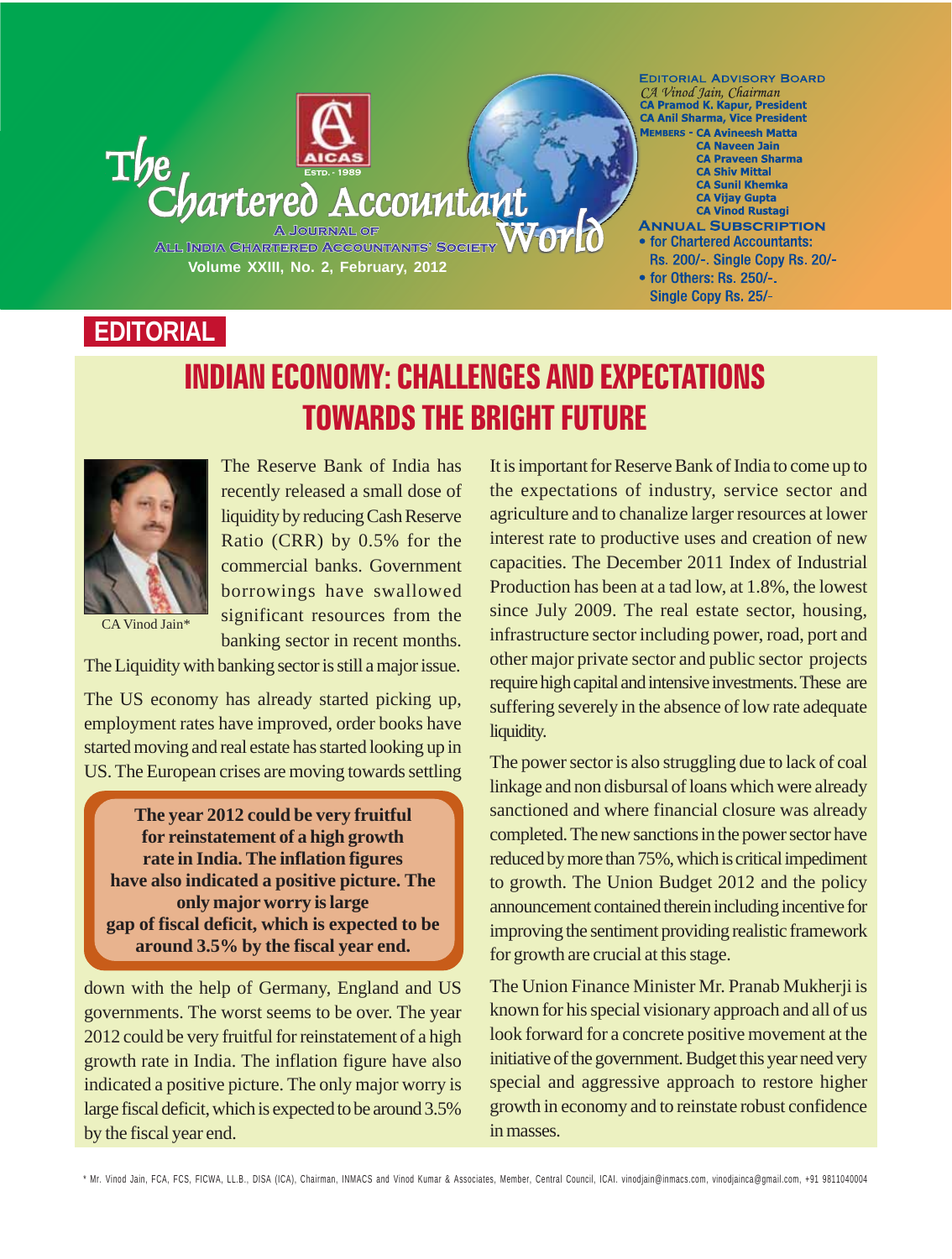

## **LATEST IN FINANCE**

## **LATEST IN FINANCE**

### **1.0 SUPREME COURT CANCELS 122 TELECOM LICENSES**

The Supreme Court ordered the cancellation of all the 122 unified access service licenses issued in January 2008 by former telecom minister A Raja. It also directed the Telecom Regulatory Authority of India (TRAI) to make fresh recommendations for the telecom spectrum auction route in future, within four months. The number of licenses cancelled for various companies are as follows:

| <b>Name of the Company</b> |     |                    |     |  |  |
|----------------------------|-----|--------------------|-----|--|--|
| $\div$ UNINOR              | 22. | ❖ VIDEOCON         | 21  |  |  |
| ❖ STEL                     | 06  | <b>❖ LOOP TELE</b> | 2.1 |  |  |
| <b>❖ ETISALAT</b>          | 15  | ❖ SISTEMA          | 21  |  |  |
| $\div$ IDEA                | 13  | $\div$ TATA        | 03  |  |  |
| <b>TOTAL</b>               |     |                    | 122 |  |  |

#### **2.0 FRANCE, AUSTRIA LOSE AAA AS S&P'S DEMOTES 9 EUROPE NATIONS**

European leaders' efforts to extract the Euro Zone from the current crisis suffered a significant blow, as ratings agency Standard & Poor's followed up on its December warning by downgrading the sovereign ratings of nine European nations.

#### **3.0 INDIA, JAPAN SIGN \$15BILLION CURRENCY SWAP DEAL**

India and Japan signed a revised \$15 billion currency swap deal which is expected to help support the rupee.

#### **4.0 MERCHANT BANKERS MUST DISCLOSE TRADE RECORD OF PUBLIC ISSUES: SEBI**

With a view to enabling investors to take well - informed investment decisions, regulator Securities and Exchange Board of India (SEBI) directed merchant bankers to disclose the track record of the performance of the public issues managed by them.

#### **5.0 RBI CUTS CRR**

The Reserve Bank of India (RBI) Governor D Subbarao went halfway by cutting the cash reserve ratio, which determines the amount of cash banks must keep with the central bank, by 50 basis points (bps) to 5.5 per cent.

#### **6.0 DEBT FUND ALLOWED**

The Reserve bank of India (RBI) has issued guidelines to allow banks and NBFCs to sponsor Infrastructure debt Funds (IDFs), to support long term finance in infrastructure. NBFCs trying to set up IDFs should have been operational for at least 5 years, should have minimum net owned funds of  $\bar{\tau}$  300 Crore and a capital adequacy ratio of 15 percent. Moreover, its net non performing assets should be less than 3 percent of net advances.

#### **7.0 TRAI PROPOSES** ` **20 CR ENTRY FEE FOR UNIFIED LICENCE**

#### **NEW REGIME**

- \* Three levels of unified licensing-National level, Service area level and District level
- Entry fee for national level licence will be  $\bar{\tau}$  20 crore
- $\triangle$  Circle level licence to cost between  $\bar{\tau}$  2 crore and  $\bar{x}$  50 lakh
- $\div$  ₹ 25 lakh for district level licence.
- $\bullet$  No cap on the number of licences
- Operators will have to apply/buy for spectrum separately

### **8.0 BANK OF INDIA TO HAVE 51% STAKE IN JV WITH AXA**

Bank of India said that it would have a majority stake of 51 per cent in its proposed asset management joint venture with AXA Investment Managers. French financial services firm AXA currently has 74 per cent stake in an asset management joint venture, Bharti Axa Investment Managers, with Indian telecom major Bharti. According to senior bank officials, AXA would acquire Bharti's 26 per cent stake in the firm and then transfer 51 per cent of its holdings to the bank. AXA will hold the remaining 49 per cent stake in the joint venture. Bharti Axa Investment Managers is currently the asset management company to Bharti AXA Mutual Fund.

#### **9.0 IIFCL LINES UP** ` **3,600-CR PROPOSALS FOR TAKE-OUT FINANCING**

India Infrastructure Finance Company Ltd (IIFCL) has lined up proposals worth  $\bar{\bar{\xi}}$  3,600 crore for take-out financing. The company is awaiting the Cabinet's approval for the tweaked norms for take-out financing. The approval is "expected any moment" and once it comes, IIFCL would disburse the  $\overline{5}$  3,600 crore in less than a month.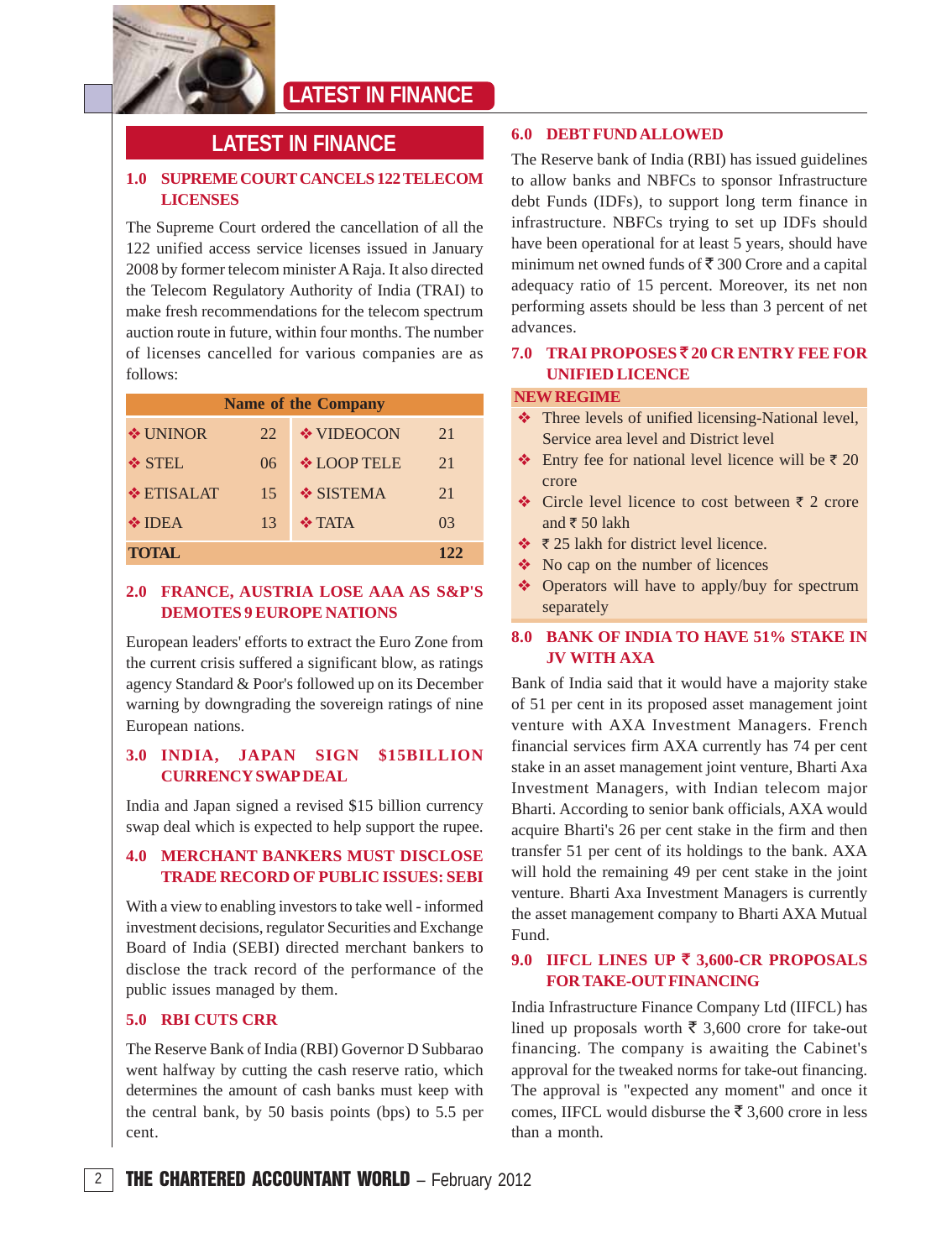

## **LATEST IN FINANCE / CAPITAL MARKET**

A take-out agreement helps the first lender go ahead with lending to an infrastructure project, as he knows that he would keep the loan on his books only for a few years, say until the project is completed.

#### **10.0 GOVT PLANS TO SET UP** ` **5000 CR PPP FUND FOR R&D**

The government plans to set up a public-private partnership fund of  $\bar{\tau}$  5000 crore for supporting joint research and development (R&D). The proposed fund is expected to be available for R&D efforts at public educational institutions like the IITs, as well as private industries.

The government also plans to bring out a white paper for increasing private sector engagement in R&D.

#### **11.0 BANKS TO ACCEPT DEPOSITS IN NINE CURRENCIES**

Private Sector Banks have started accepting Foreign Currency Non-Resident (FCNR) deposits in nine currencies. The bank will accept FCNR deposits in US, Canadian, Australian, Singaporean and Hong Kong dollars, as well as the British pound, euro, yen and Swiss franc with effect from November 1. Banks have also hiked the interest rates it offers on non-resident term deposits. FCNR deposits in the US dollar will get 1.94-2.69% interest in select maturities.

#### **12.0 RBI GUIDELINES ON CREDIT DEFAULT SWAP OPERATIONAL**

Reserve Bank of India (RBI) operationalised new guidelines on Credit Default Swap (CDS), directing market participants to report such trades within 30 minutes to the Clearing Corporation's online repository. The Reserve Bank of India (RBI) said that it is advised that all market makers shall report their Credit Default Swap (CDS) trades in corporate bonds within 30 minutes of the trade to the Clearing Corporation of India Ltd. (CCIL) trade repository CCIL Online Reporting Engine (CORE) beginning December 1, 2011.

#### **13.0 CREDIT PROTECTION**

CDS provides credit protection to corporate bond buyers, as the sellers of the swaps guarantee the creditworthiness of the product. Thus, the risk of default is transferred from the holder of the fixed income security to the seller of the swap.

The Reserve Bank of India (RBI) observed that the objective of introducing CDS on corporate bonds is to provide market participants a tool to transfer and manage credit risk in an effective manner through redistribution of risk.

#### **14.0 RBI ALLOWS BANKS, NBFCS TO SET UP INFRA DEBT FUNDS**

The Reserve Bank of India (RBI) issued guidelines to allow banks and Non-Banking Financial Companies (NBFCs) to Sponsor Infrastructure Debt funds (IDFs) to support long-term finance in infrastructure. Sponsor Infrastructure Debt funds (IDFs) may be set up either as mutual funds or Non-Banking Financial Companies (NBFCs). According to the guidelines, Non-Banking Financial Companies (NBFCs) trying to set up Sponsor Infrastructure Debt funds (IDFs) should have been operational for at least five years, should have minimum net owned funds of  $\bar{\tau}$  300 crore and a capital adequacy ratio of 15 per cent. Besides, its net non-performing assets should be less than three per cent of net advances. Reserve Bank of India (RBI) also said that it should also have earned profits for the last three years.

#### **15.0 SEBI TO REVIEW HIGH FREQUENCY TRADING RISK MANAGEMENT**

The Securities and Exchange Board of India (SEBI) has said that it will do a thorough review of the risk management system in high frequency or algorithmic trading. Securities and Exchange Board of India (SEBI) said that it observed large movements in Sensex futures during the special session, conducted as Muhurat trading for Diwali at BSE. This has again raised the question of risk management measures in high frequency trading.

### **CAPITAL MARKET**

#### **1.0 SEBI IMPOSES** ` **5 LAKH PENALTY ON PANTALOON**

Market regulator Securities and Exchange Board of India (SEBI) has imposed a penalty of  $\overline{5}$  5 lakhs on retail major Pantaloon for failing to address investor grievances within the stipulated timeframe. SEBI had earlier identified the Kishore Biyani-promoted firm as one of the companies against whom a large number of investor grievances were pending for more than six months as on June 30 last year.

#### **2.0 SEBI EASES NEW NORMS-KEY CHANGES**

 $\mathbf{v}$  Sale and lock - in restrictions lifted for insurance firms and mutual funds subscribing to preferential issues.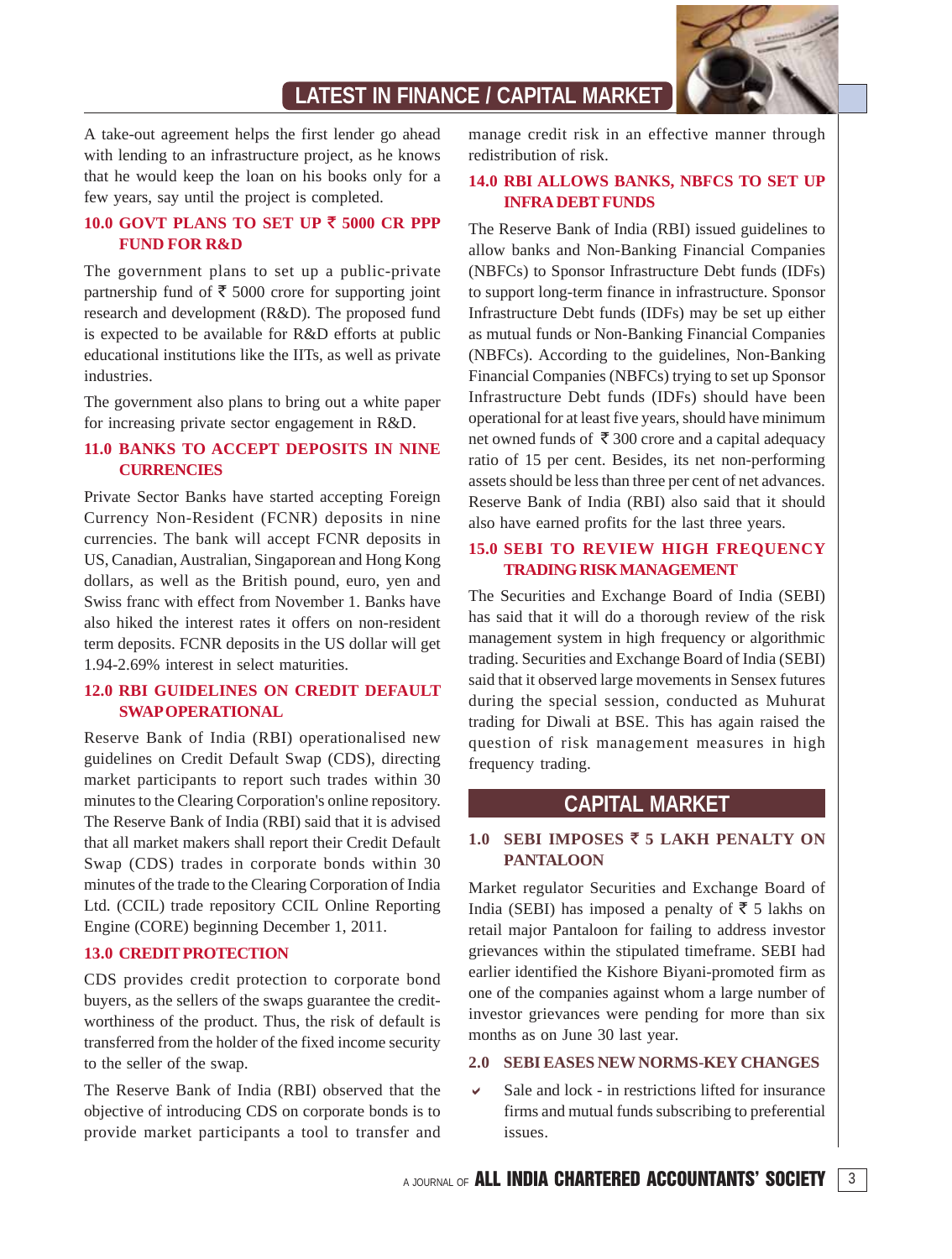

## **CAPITAL MARKET / AUDIT / ICAI / INSURANCE / FEMA**

- - Advertisement code amended, made more principle - based.
- $\checkmark$  Definition of advertisement broadened to influence investment decisions of any investor.
- - Minimum investment amount under PMS increased to  $\bar{\xi}$  25 lakh from  $\bar{\xi}$  5 lakh.
- $\checkmark$  Reservation in rights / bonus issues only to compulsorily convertible debt holders.
- $\checkmark$ Valuation norms for liquid funds tightened

#### **3.0 SEBI CUTS TIMEFRAME FOR BUYBACK PROCESS TO 44 DAYS**

Market regulator Securities and Exchange Board of India (SEBI) has reduced the timeframe for completion of buyback of shares by companies to 34-44 days. Earlier, the buyback process could take anywhere between 63 to 114 days.

### **4.0 SEBI MOOTS CALL AUCTION ON LISTING DAY TO CHECK SWINGS**

To minimize volatility and price manipulation on listing day, stock market regulator Securities and Exchange Board of India (SEBI) has extended the call auction concept to initial public offerings (IPOs) and re-listings. SEBI has prescribed 100 per cent margin requirement for buying and selling shares in call auction period for an issue size of up to  $\bar{\mathfrak{c}}$  250 crores.

### **5.0 SEBI ISSUES NORMS FOR STRENGTHENING KRA REGULATIONS**

It shall be mandatory for all the intermediaries to carry out In-Person Verification (IPV) of their clients.

#### **6.0 TOP 100 COS CAN SELL STAKE VIA BOURSES: SEBI**

Stock market regulator Securities and Exchange Board

of India (SEBI) has notified guidelines that enable promoters to sell their stake through stock exchanges

and increase minimum public shareholding in their companies to the stipulated 25 per cent.

This facility would be available only on the Bombay

Stock Exchange (BSE) and the National Stock Exchange (NSE) and only to the top 100 companies

by average market capitalisation in the preceding quarter. Promoters should not have bought or sold their shares 12 weeks prior to and should not buy or sell 12 weeks after the offer period.

#### **7.0 FACEBOOK FILES FOR \$5 BILLION IN BIGGEST INTERNET IPO**

Facebook, the social- networking website that in eight years changed the way the world communicates, filed to raise \$5 billion in the largest internet initial public offering on record. Facebook, whose meteoric rise spawned an Oscar-winning film and captivated Wall Street named Morgan Stanley as the lead underwriter on the IPO, while reporting a 24-fold increase in sales over the past four years to \$3.71 billion in 2011.

### **AUDIT**

#### **1.0 PWC FINED \$2.17M IN UK OVER JPMORGAN CLIENT - MONEY AUDIT**

PricewaterhouseCoopers LLP was fined a record £2.17 million for failures concerning reports on client - money accounts at JPMorgan Chase & Co`s London securities unit.

#### **ICAI**

#### **1.0 CA INSTITUTE INKS PACT WITH UK ACCOUNTANCY BODY**

The CA Institute has signed a memorandum of understanding with the Association of International Accountants (AIA), a UK-based professional accountancy body, for reciprocal membership arrangement.

### **INSURANCE**

#### **1.0 IRDA ON AGENT TRAINING INSTITUTES**

To eliminate non-serious players, Insurance regulatory and Development Authority (IRDA) has asked all existing agent training institutes (ATIs) to get themselves registered either as a company or trust by June.

### **FEMA**

### **1.0 UNHEDGED FOREIGN CURRENCY EXPOSURE RISKY: RBI**

Recent events relating to derivative trades have shown that excessive risk trading by corporate could lead to severe distress to them and large potential credit loss to their bankers in the event of sharp adverse movements in currencies, **as per the RBI circular dated 2 February 2012.**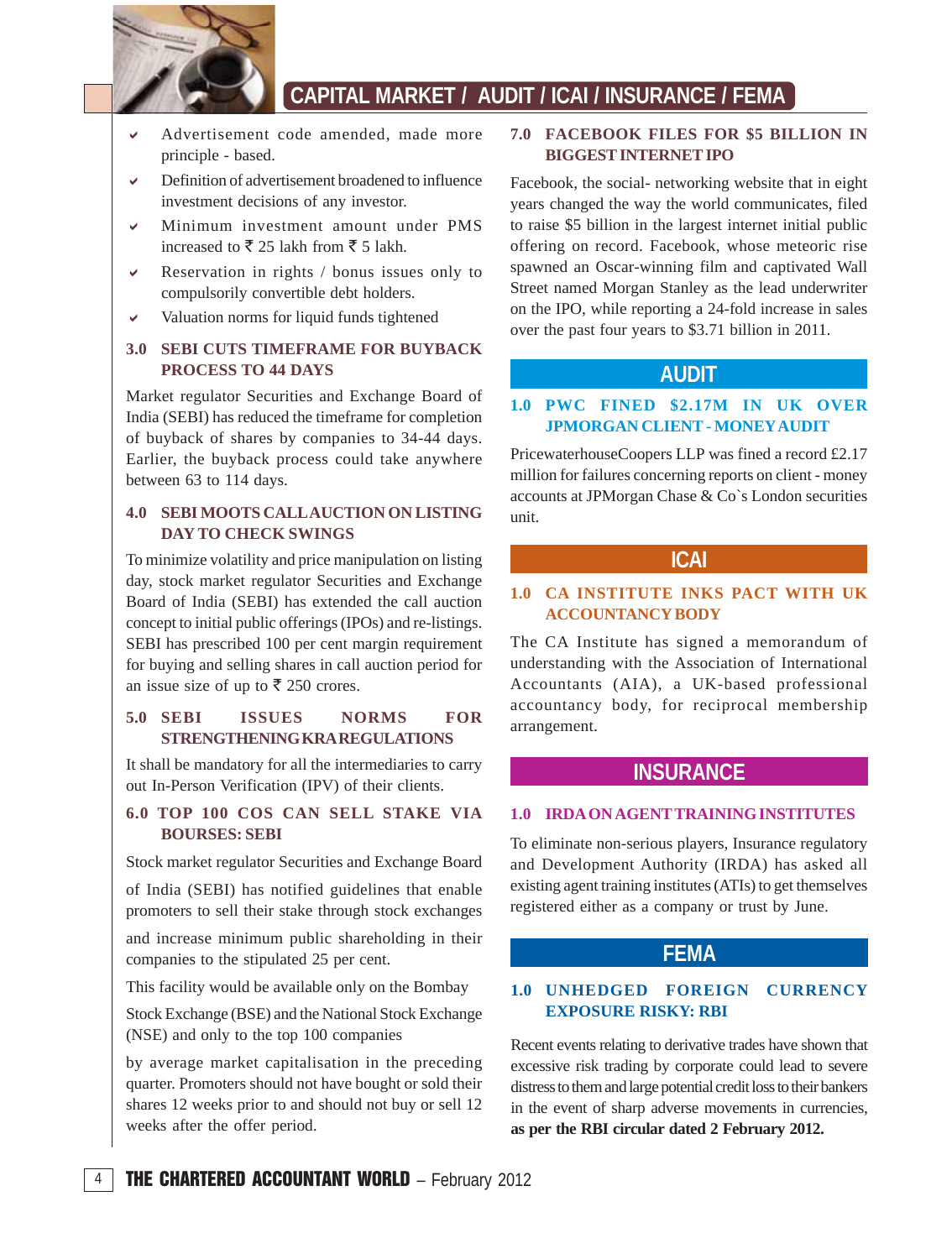

## **FEMA / TAXATION**

#### **2.0 SEBI SETS NORMS FOR FOREIGN INVESTMENTS IN STOCKS BY FOREIGNERS**



into the designated overseas bank account; After receiving sale proceeds of the shares, the DP shall hold the funds for a maximum of 5 days in its single rupee pool account; If the QFI does not make any fresh purchase of shares within 5 days, the DP shall remit the funds to the overseas bank account in 5 days from receipt of money in the pooled bank account.

#### **3.0 FOREIGN INVESTORS CANNOT SOUARE OFF THEIR POSITIONS: SEBI**

Though Qualified Financial Investors (QFIs) have been allowed to directly buy shares of Indian companies, the Securities and Exchange Board of India (SEBI) has put several restrictions on investments and a slew of terms and conditions for monitoring QFIs investment limits.

QFIs will necessarily have to give and take delivery of shares they sell or buy. They cannot square off their positions (buy or sell) intra-day. Each transaction by a QFI shall be cleared and settled on a gross basis. There will be no netting of transactions.

QFIs are not allowed to issue offshore derivatives instruments/ participatory notes. The depository participant (DP) is responsible for obtaining an undertaking from the QFI to this effect.

#### **4.0 FOREIGN INVESTORS CAN INVEST IN IDFS: RBI**

The Reserve Bank of India (RBI) has allowed foreign investors to invest in debt instruments floated by Infrastructure Debt Funds (IDF) set up as Non-Banking Financial Companies (NBFCs) or Mutual Funds (MFs). The debt instrument would include foreign currency and rupee bonds. While both individual and institutional foreign investors are allowed to invest, the Reserve

Bank of India (RBI) has specified the instruments they are eligible to invest in. Eligible foreign investors include high net worth individuals registered with the Securities and Exchange Board of India (SEBI) and high net worth individuals registered with Securities and Exchange Board of India (SEBI) as sub-accounts of Securities and Exchange Board of India (SEBI) registered foreign institutional investors (FIIs). Non-residents are also eligible to invest.

#### **5.0 100% FDI IN SINGLE-BRAND RETAIL OKAYED**

The government notified the Cabinet's decision to allow up to 100% foreign direct investment in single-brand retail with certain conditions. So far, policy allowed FDI of only up to 51% in single-brand retailers. With the notification, the new policy comes into effect immediately.

### **TAXATION**

#### **1.0 HC RULES IMPORTED SOFTWARE LIABLE TO WITHHOLDING TAX**

A Karnataka High Court ruling is likely to hit the likes of GE, Sonata Software, HP and many others as all payments made for imported software will face withholding tax after verdict.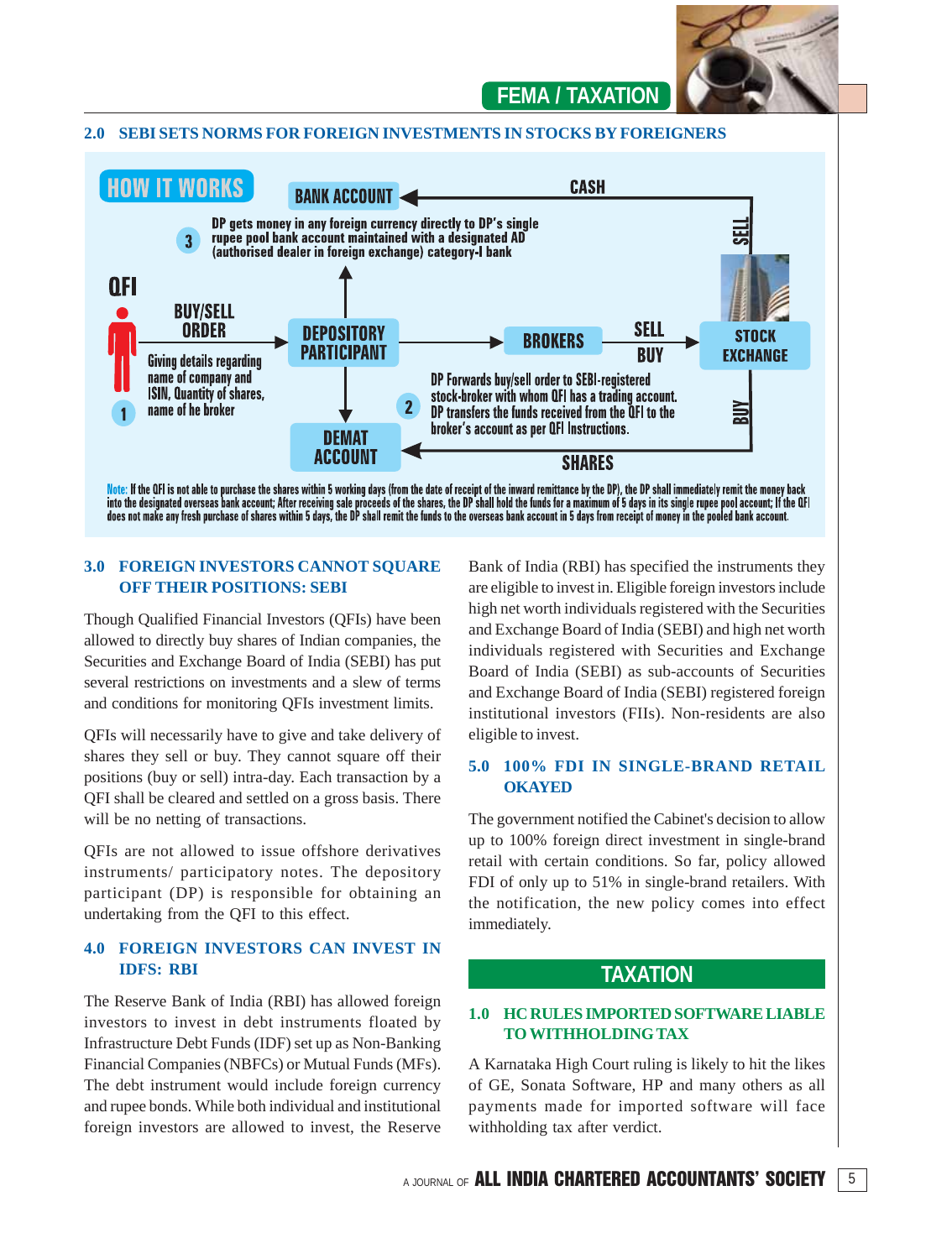

## **TAXATION**

### **2.0 I-T HAS NO ROLE IN VODAFONE - HUTCH DEAL: SC**

Case facts:

- In 2007, Vodafone bought a 67% stake in Hutchison Essar for about  $\bar{\tau}$  55000 cr.
- The revenue department said the sale was taxable because the assets acquired by Vodafone are based in India.
- The department said that Vodafone should have deducted taxes before making a payment of \$11076 million (about  $\bar{\bar{\xi}}$  55000 Cr) to Hutchison Telecommunications.
- Vodafone claims no tax levy because deal was between Non - India companies outside country.
- Vodafone lost case in the Bombay high court in 2008 and appealed to SC
- SC asked Vodafone to deposit  $\bar{\tau}$  2500cr along with a bank guarantee worth  $\bar{\bar{\xi}}$  8500 Cr against its alleged dues of nearly  $\overline{5}$  12550 Cr.
- Vodafone wins the case in Supreme Court.
- SC asks the department to refund  $\bar{\xi}$  2500 Cr with 4% interest ( $\bar{\mathfrak{F}}$  100 Cr).

### **3.0 NO NEED TO RESPOND TO TAX NOTICES FOR BELOW**  $\bar{z}$  **100**

The Income Tax Department has asked assessees not to respond to notices of arrears of paltry amounts like  $\bar{\xi}$  1,  $\bar{\xi}$  4 and  $\bar{\xi}$  6 as demands of less than  $\bar{\xi}$  100 would be adjusted against future refunds.

#### **4.0 SOME IMPORTANT JUDGEMENTS**

#### $\blacktriangleright$ **SECTION 2(24):**

**The Mumbai ITAT** held that where a housing society & developer entered into a development agreement where under old building was demolished and new multi-storied building was built, compensation paid to assessee-member in addition to allotment of flat & displacement compensation was a capital receipt. *Decided case: Kushal K. Bangia v/s Income-tax Officer*

#### $\blacktriangleright$ **SECTION 40(a) (ia):**

**The Mumbai ITAT** held that the provisions of section  $40(a)$  (ia) can be invoked only in event of nondeduction of tax at source but not for lesser deduction of tax at source.

*Decided Case: Deputy Commissioner of Income-tax v/s Chandabhoy & Jassobhoy*

#### $\blacktriangleright$ **SECTION 28(i), READ WITH SECTION 15:**

**The Mumbai ITAT** held that where assessee received fees on per hourly basis for delivering lectures, then such fees received by the assessee should not be treated under Income from Salaries but under Business Income.

*Decided Case: Hardik Bhadresh Bengali v/s Income-tax Officer.*

#### $\blacktriangleright$ **SECTION 80-IC:**

**The Punjab & Haryana High Court** held that where generation of scrap had direct link with manufacturing process carried out by assessee, income arising from sale of scrap was also eligible for deduction under section 80-IC.

*Decided Case: Commissioner of Income-tax v/s Micro Turners.*

#### $\overline{\mathbf{r}}$ **SECTION 37(1):**

**The Visakhapatnam ITAT** held that penalty paid for infraction of traffic rules is not deductible as payments were made for infraction of law, it was hit by Explanation to section 37 and, therefore, expenditure in question could not be considered to be business expenditure under section 37(1).

*Decided Case: Kranti Road Transport (P.) Ltd. v/s Assistant Commissioner of Income-tax.*

#### -**SECTION 32:**

**The Delhi ITAT** held that depreciation is allowable on assets acquired by assessee-Charitable trust by application of income of trust.

*Decided Case: Escorts Cardiac Diseases Hospital Society v/s Assistant Director of Income-tax (Exemption), Trust.*

**The Delhi ITAT** held that assessee would be allowed depreciation on factory building owned by it though registration of title of said building in its name was pending.

*Decided Case: Deputy Commissioner of Income-tax v/s Biltech Building Elements Ltd.*

#### **SECTION 10(23C):**

**The Delhi High Court** held that without considering explanation furnished by petitioner-society in regard to expenditure incurred, denial of registration under section  $10(23C)(iv)$  on ground that there were abnormal fluctuation in expenditure incurred was not justified.

*Decided Case: Synodical Board of Health Services v/s Director General of Income-tax.*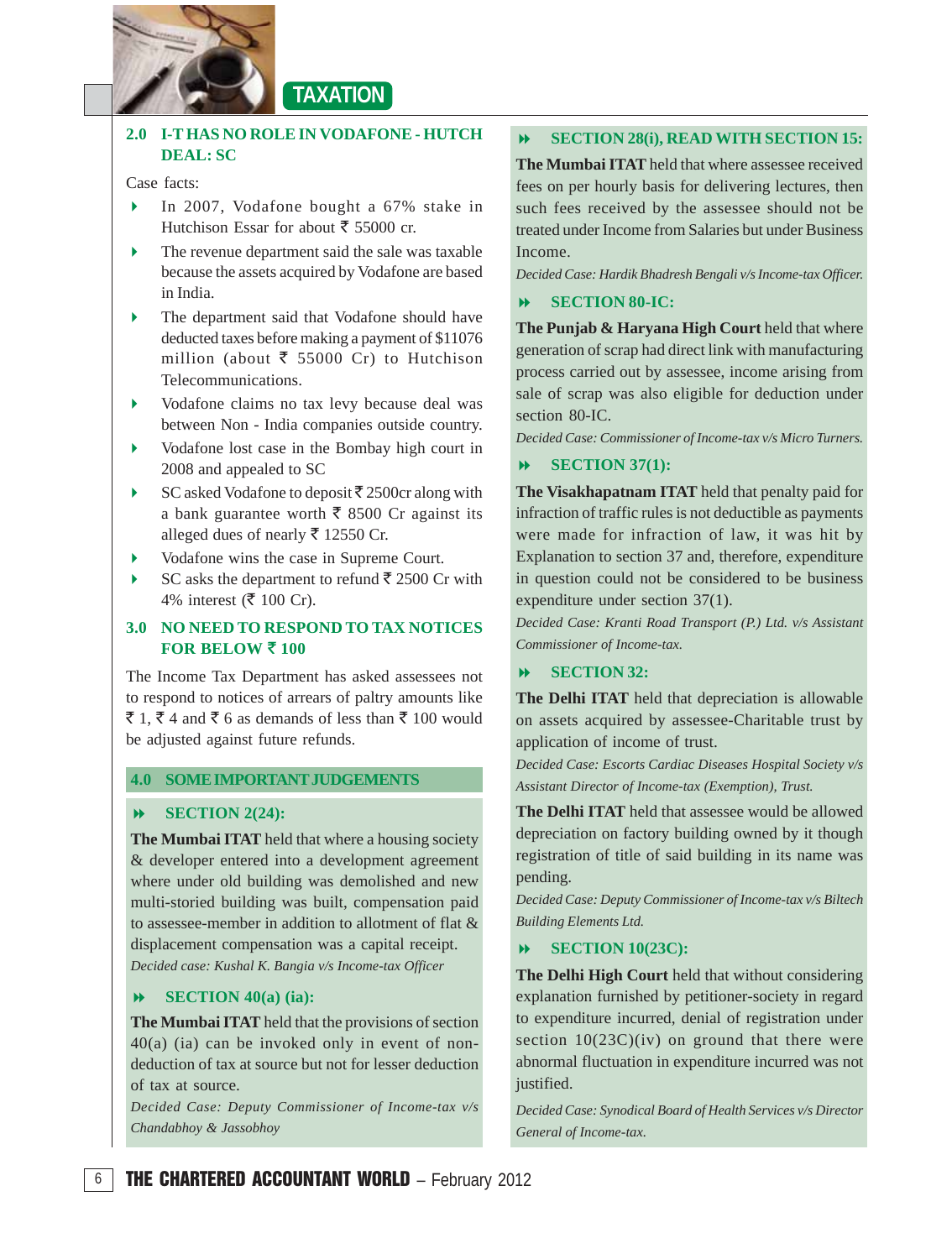

#### $\blacktriangleright$  **SECTION 2(28A), READ WITH SECTION 194A:**

**The Himachal Pradesh High Court** held that interest paid by Housing Board to its allottees on amount deposited by them on account of delayed allotment of flats is not interest within meaning of section 2(28A).

*Decided Case: Commissioner of Income-tax, Shimla v/s H.P. Housing Board.*

### - **SECTION 2(22):**

**The Delhi High Court** held that amount received by assessee-shareholder from a company as a result of trading transaction could not be regarded as deemed dividend merely because it had been shown as 'unsecured loan' in assessee's books of account.

*Decided Case: Commissioner of Income-tax v/s Arvind Kumar Jain.*

#### -**SECTION 10BA:**

**The Jaipur ITAT** held that deduction under section 10BA was allowed where assessee was found to have fulfilled conditions of clauses (a), (b), (c) and (d) of section  $10BA(2)$ .

*Decided Case: Deputy Commissioner of Income-tax v/s Manoj Kumar Johari.*

#### $\overline{\mathbf{b}}$ **SECTION 194C:**

**The Delhi ITAT** held that payment made by assessee for taking cranes on lease on time basis, did not constitute payment with regard to 'work contract' as defined in section 194C.

*Decided Case:Asstt. CIT* v/*s Sanjay Kumar.*

#### -**SECTION 195:**

**The Chennai ITAT** held that tax is not liable to be deducted at source under section 195 on payment made to foreign companies which do not have branches, or business place in India, and have rendered services outside India-Section 195.

*Decided Case:Asstt. CIT* v/*s Leaap International (P.) Ltd.*

#### $\blacktriangleright$ **TRANSFER PRICING**

 $\bullet$  **The Hon'able Supreme Court** has held that transfer of shares of foreign company by nonresident to non-resident does not attract Indian tax even if object is to acquire Indian assets held by the foreign company.

*Decided Case: Vodafone International Holdings vs. Union of India & Anrs*

 $\bullet$  **The Pune ITAT** has held that TPO is duty bound to eliminate differences in comparables' data for working capital if material.

**TAXATION**

*Decided Case: Demag Cranes & Components (India) Pvt. Ltd. vs. DCIT*

 $\bullet$  **The Delhi High Court** has held that even if not assessable as "fees for technical services" under DTAA, bar in s. 44D against deduction of expenses will apply.

*Decided Case: DIT vs. Rio Tinto Technical Services*

 $\bullet$  **The Gujarat High Court** has held that AO's decision to refer to TPO must be based on material & not be arbitrary. The question as to whether there is an "international transaction" cannot be referred to TPO.

*Decided Case : Veer Gems vs. ACIT*

 $\bullet$  **The Mumbai ITAT** has held that onus on AO to show foreign co has a PE in India. Under India-France DTAA, even dependent agent is not PE in absence of finding that transactions are not at ALP.

*Decided Case: Delmas vs. ADIT*

#### $\overline{\phantom{a}}$ **SECTION 147:**

 $\bullet$  **The Rajasthan High Court** has held that in high-pitched assessments, AO must ordinarily grant stay of demand

*Decided Case :Maheshwari Agro Industries vs. Union of India & Anrs*

 $\bullet$  **The Gujarat High Court** has held that retrospective amendment no basis to reopen the case beyond 4 years u/s 147. AO not to delay passing objection order *Decided Case: Doshion Ltd. vs. ITO*

 **The Delhi High Court** has held that if original demand not fully paid, interest payable u/s

220(2) even for period when demand was not in existence.

*Decided Case: Girnar Investment Ltd. vs. CIT*

#### -**SECTION 271(1)(c):**

 $\bullet$ 

 $\bullet$  **The Delhi ITAT** has held that CA's opinion does not necessarily make claim "bona fide" and penalty can be levied  $u/s$  271(1)(c) *Decided Case: Chadha Sugars Pvt. Ltd. vs. ACIT*